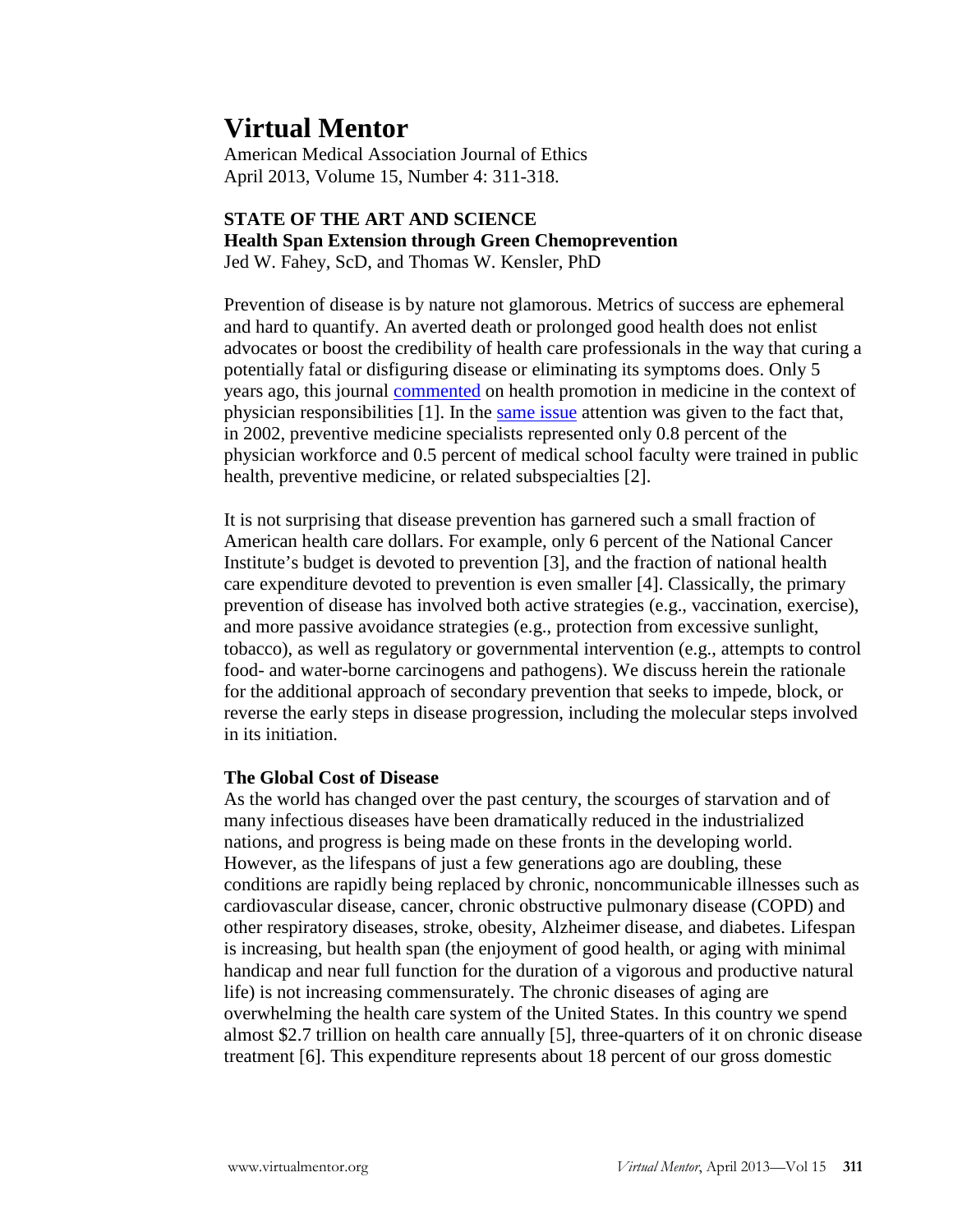product and about 20 percent of the federal budget [5, 7], but only 4 percent of this figure goes towards public health and prevention programs and policies [4].

Worldwide, there are about 12.7 million new cases of cancer each year, and 7.6 million deaths, at an annual cost (calculated to include years lost from ill health, disability, or early death) of about \$900 billion [8]. This cost exceeds estimates for all other disease costs: heart disease, \$753 billion; cerebrovascular disease, \$298 billion; road accidents, \$204 billion; HIV/AIDS, \$193 billion; lower respiratory infections, \$126 billion; cirrhosis of the liver, \$93 billion; malaria, \$25 billion [8]. Collectively, the cost of these noncommunicable diseases is estimated to represent 48 percent of the global GDP [9]. These, and similar statistics for other chronic diseases (especially the cardiovascular and neurodegenerative diseases), are progressively defining medicine by its ability to deliver long-term health care, but not as a tool for extending health span.

Last year's United Nations 65th World Health Assembly conference set a goal of reducing the probability of premature mortality from noncommunicable diseases by 25 percent by the year 2025, prompting the fitting reuse of the old aphorism "It's not just a matter of life and death, it's more important than that" [10]. It is the prevention of these chronic and degenerative diseases, which have been most closely associated with both affluence and aging, upon which we shall dwell in the next few paragraphs. Most of our examples focus on the prevention of cancers, a suite of diseases the World Health Organization (WHO) estimates will claim 70 percent of its victims in the developing world by 2030 [11].

# **The Proximal Common Mechanisms of Chronic Disease**

The cellular and physiologic mechanisms by which most of the chronic and degenerative diseases of aging do their damage can be traced in large part back to a very limited number of causal factors: infection with pathogens, inflammation, exposure to electrophilic chemicals, oxidative damage, radiation, and the interaction of one or more of these factors (see figure 1).



**Figure 1.** Protection and prevention with dietary agents.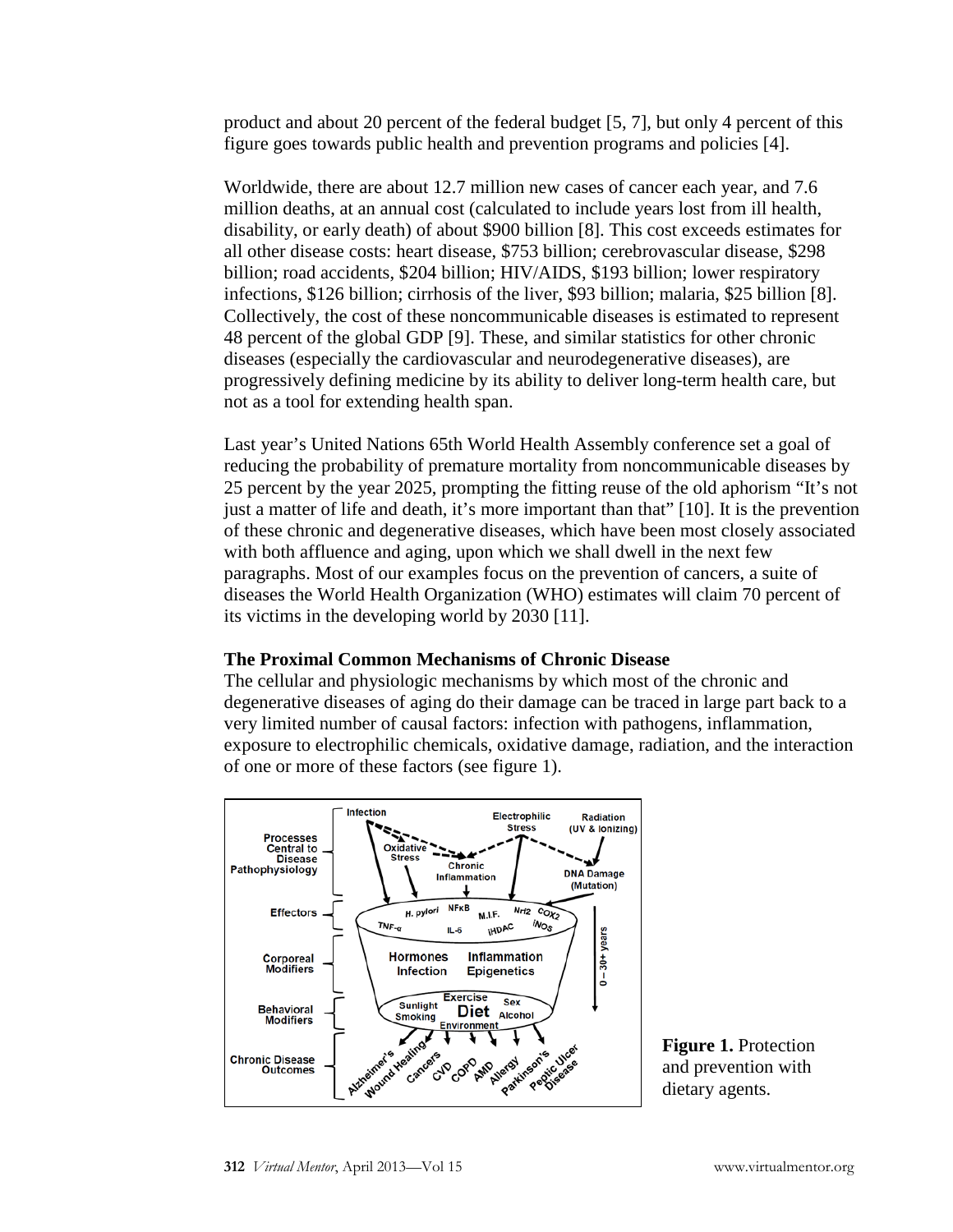For prevention to be practical, it is ultimately the intelligent and effective targeting of these factors that we must address. The first of these, infection by pathogens, is estimated by the WHO to be the causative factor in about 22 percent of cancers in low- and middle-income nations (6 percent in high-income nations), with hepatitis B and C viruses, human papilloma virus, *Helicobacter pylori*, and a number of waterborne parasites high on the list of responsible infectious agents [8]. Elimination of infection may directly reduce attributable cancer risk and inflammation, which may add to the protective effect. Though beyond the scope of this article, the mechanisms by which inflammation, electrophile and oxidative damage, and radiation initiate and propagate the disease process continue to be the subject of extensive investigation. (A few general reviews are suggested for the interested reader [12-14].)

#### **Making Chemoprevention Green**

*Cancer chemoprevention* refers to the use of drugs or natural compounds (e.g., phytochemicals) to prevent cancer. Michael Sporn, who was instrumental in developing the field of chemoprevention, frames the development of cancer as a continuum, likening its latent, frequently invisible development to a smoldering barn full of hay that, before it bursts into flames, is *not* a safe place to be. In a recent discussion of chemoprevention he describes it as "the arrest or reversal of the progression of premalignant cells towards full malignancy, using physiological mechanisms that do not kill healthy cells" [15]. Stephen Hecht, another pioneer in the field, further suggests that we need to target susceptible individuals for interventions "including chemoprevention using nontoxic or dietary agents with demonstrated efficacy" and avoid "fleeting, flamboyant approaches" in favor of dealing "with lifestyle factors that link cause and prevention" [16]. The last 25 years have provided an abundance of quantifiable evidence to underpin a concept already supported by an ever-more-robust body of epidemiologic evidence—that specific diets can reduce the risks of and protect against cancer and other chronic diseases. The novelty of this approach is rooted in the concept that ingesting certain phytochemicals from specific plants can boost the intrinsic defensive mechanisms of cells that protect against oxidative damage, inflammation, and DNA-damaging chemicals—some of the fundamental causes of chronic disease and aging [17, 18].

We have recently suggested that the practice of "green chemoprevention" begets more frugal medicine and can serve rich and poor alike [19]. We point to the fact that the use of dietary means to deliver protective phytochemicals makes good sense and that chemoprevention by whole foods, or simple extracts of whole foods, presents unprecedented opportunities to solve unmet global problems. It is a frugal and realistic strategy that is economically sustainable in the U.S. and in the underserved and economically deprived populations that are already moving toward more chronic illnesses. And finally, we make the case that proof of the validity of the concept is already available: clinical studies demonstrate the effectiveness of phytochemicals derived from teas (polyphenols), berries (anthocyanins), broccoli sprouts (sulforaphane), garlic (sulfur compounds), and others [19]. Widespread regulatory ambiguities complicate the marketing of green chemoprevention products (e.g.,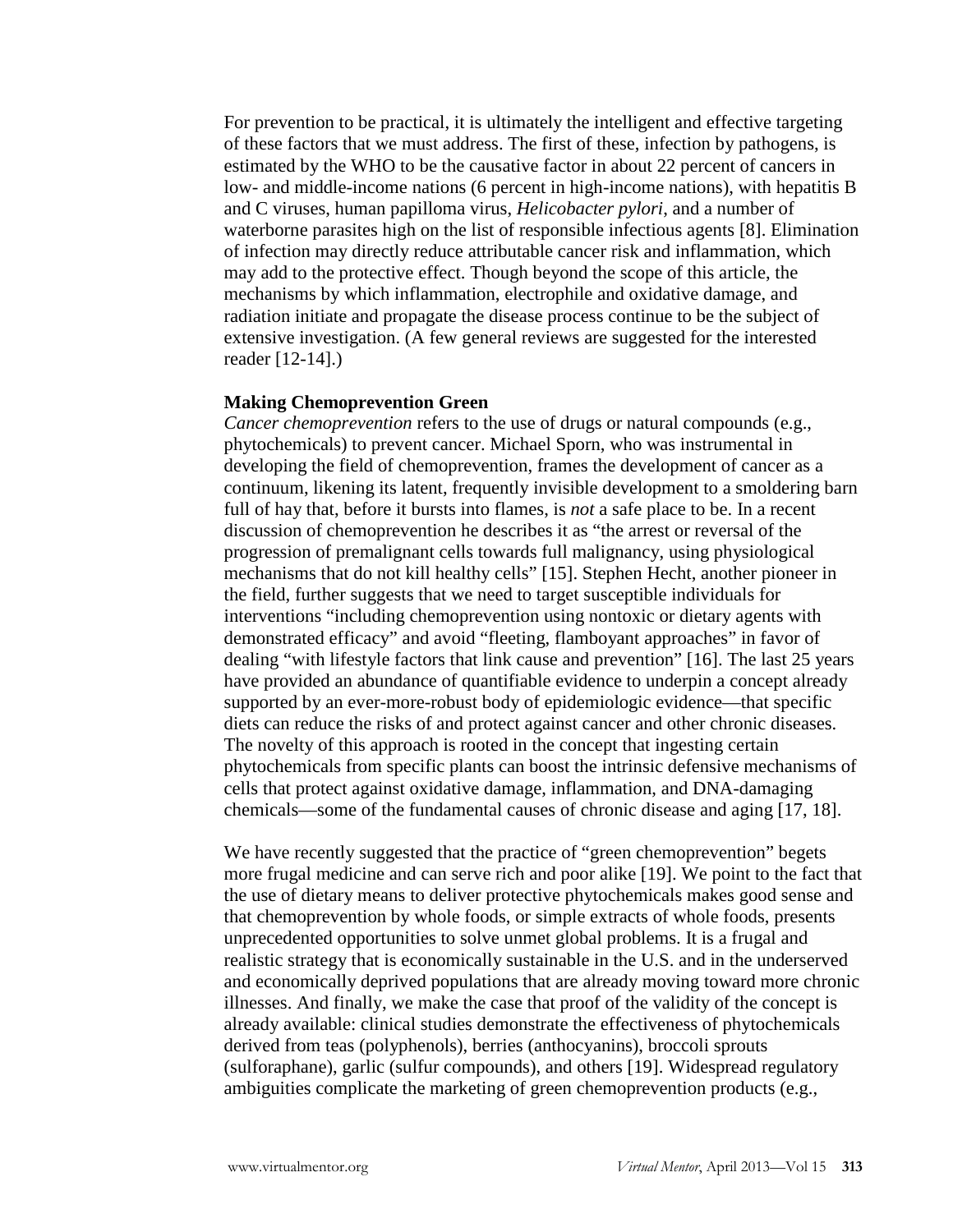should whole food or extracts be regarded as foods, medical foods, dietary supplements, or even drugs?). Large-scale production and standardization of such chemopreventive food products is complex, but clinical studies are currently under way on all of these.

There are a number of questions specific to the target populations that will need to be addressed in delivering these interventions. We have discussed them previously [19- 21] but they bear repeating: Are there countervailing health or ecological risks associated with the intervention? What is to be the delivery vehicle (fresh food or processed food or drink products)? Can the food product or intervention be manufactured or grown locally and sustainably? Can farmers or consumers afford the costs? Is the intervention culturally appropriate? Are there any contraindications? Can the actual cost effectiveness be determined as the intervention is implemented? And finally, will people comply? Adoption of healthier diets is of course an uphill battle, and the effect size will likely be small if efforts to encourage more healthy eating are not based on sound science, but progress is being made. Approaches were recently reviewed in a special issue of the journal *Science* [22-24].

A very straightforward starting point for this paradigm shift is for physicians to prescribe preventive diets for their at-risk patients. The food system in the U.S. can readily facilitate the delivery of such diets, but our medical and graduate schools must do a far better job of teaching new physicians and biomedical scientists about human nutrition and the role of diet in disease prevention, and those newly trained professionals must in turn be proactive with their patients and counselees. They must make prevention as much the order of the day as cure. Food—chemopreventive diets—should be, and can be, the daily "multivitamin" of our immediate future.

## **How Much Does Prevention Cost?**

Chemopreventive strategies, in particular dietary approaches, make enormous sense. They are intuitively the most logical, sustainable, ethical, and responsible way to deal with the epidemic of chronic and degenerative disease. They may also be among the most cost-efficient, certainly compared to treatment of frank disease. However, it is very difficult to estimate the true costs and benefits of such approaches, since the impact of preventive measures must be measured over a long time. One must make a number of assumptions about the costs of a dietary prevention strategy, which will most likely involve education, social interventions, and the development of dietary alternatives. One must also make certain assumptions about the degree of protection one can expect to see. In other words—how much of an impact will the intervention have on the disease burden of the target population? And one must assume that even a small risk reduction may have a meaningful impact.

Current methodologies do not enable us to measure reliably the effects of a dietary intervention on future rates of any of the major cancers, but we can measure biomarkers of specific dietary components and of their effects, in particular those that pertain to hepatocellular carcinoma and aflatoxin exposure [20] and air pollutants [25, 26]. Nonetheless, from the perspective of increasing the meager levels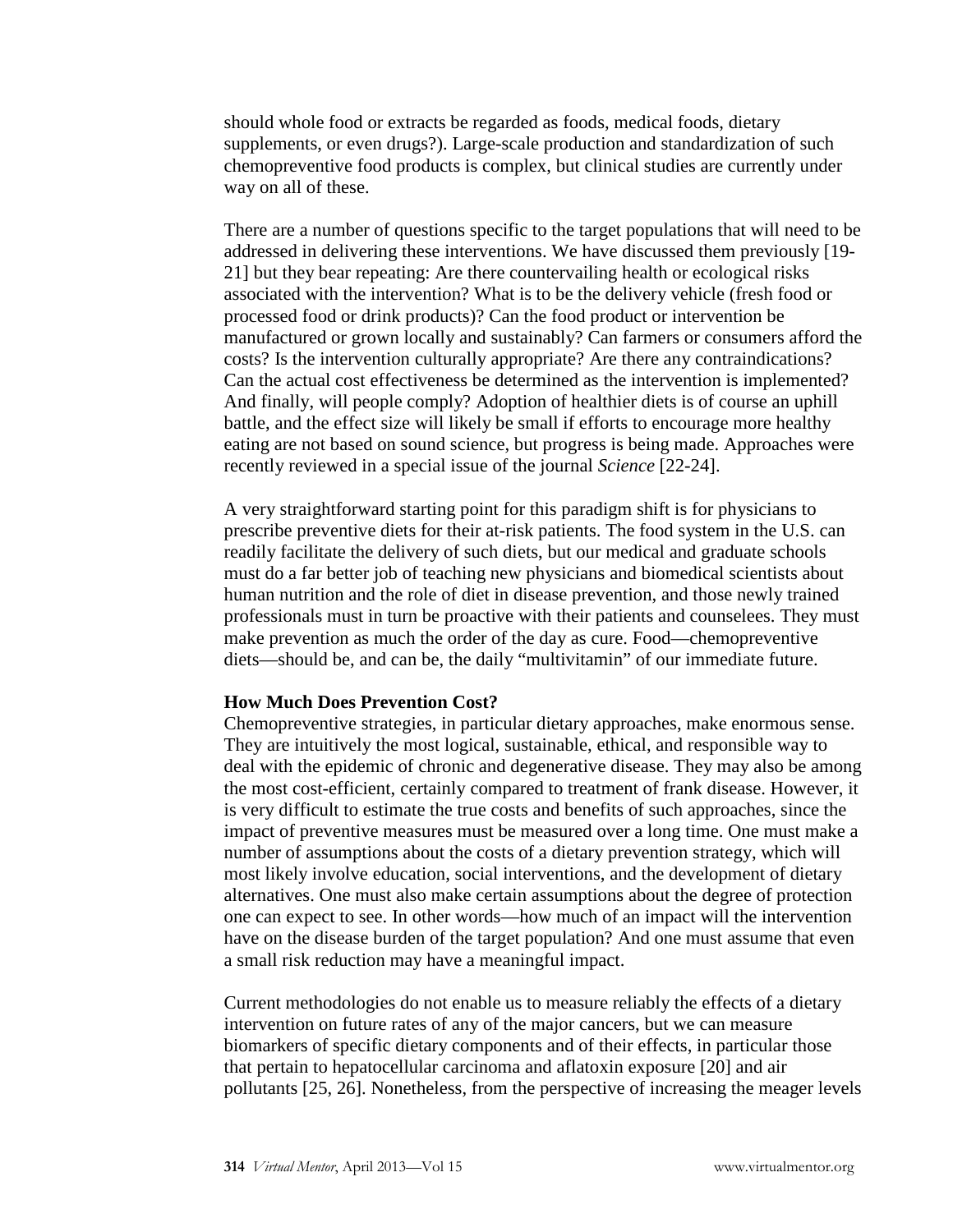of government funding allocated for this approach, it is incumbent on physicians and scientists to assist policy makers in developing an economic understanding of the road to applied chemoprevention.

The authors of recent studies suggest that economic studies of the cost effectiveness of a core set of strongly recommended preventive services examined in 2006 by the National Commission on Prevention Priorities "consistently report that evidencebased clinical preventive services offer high economic value" [27, 28]. (At its simplest, cost effectiveness is a ratio of the cost of an intervention to a measure of health gain such as quality-adjusted life years [QALY], a metric commonly used by insurers and health care providers). Published calculations for preventive approaches range from \$69 per year of life saved for mandatory seat belt laws [29] to \$12,000 for cervical cancer screening [30] to \$100,000 for automobile airbags [31], when quality of life is not taken into account. It is reasonable to assume that the cost effectiveness of any adequately funded chemoprevention program ought to be comparable to many other widely funded prevention services and most likely under the threshold of \$50,000 per QALY that is often used in cost effectiveness calculations. An adequate level of funding for such a program might be expected to range upwards from the \$55 million spent annually by the CDC on their National Heart Disease and Stroke Prevention Program [32]. Although it is beyond the scope of this short paper to identify the costs of a dietary preventive strategy, we strongly endorse the need for robust and defensible cost calculations with which the efficacy of such strategies can be meaningfully evaluated.

#### **Conclusions**

The evidence is mounting and is viewed by many as irrefutable. The challenge for the next decade(s) and for new health professionals is how to convey what has been learned directly to patients and to the general public. Social scientists, the entire spectrum of stakeholders in the food industry (e.g., from farmers to retailers), medical, nursing, and public health schools, government (e.g., regulatory and research branches), and primary and secondary school educators will all need to become invested and involved. The new drivers of this revolution will be not the drug companies but the food and agricultural interests because they will stand to profit greatly from introduction of new foods, new plant cultivars, and the reintroduction of "old foods" into new markets. They should thus be expected to provide a larger share of the funding for chemoprevention research as well as for effective public outreach. The road to longer health span will of course be rocky, but we cannot afford to ignore a strategy of diet-based prevention without putting our health care system in even more severe jeopardy than it already is.

#### **References**

- 1. Perkins HS. Patients are hardly too thin or too rich—doctors' preventive medicine duties. *Virtual Mentor*. 2008;10(11):750-755.
- 2. Hull SK. A larger role for preventive medicine. *Virtual Mentor*. 2008;10(11):724-729.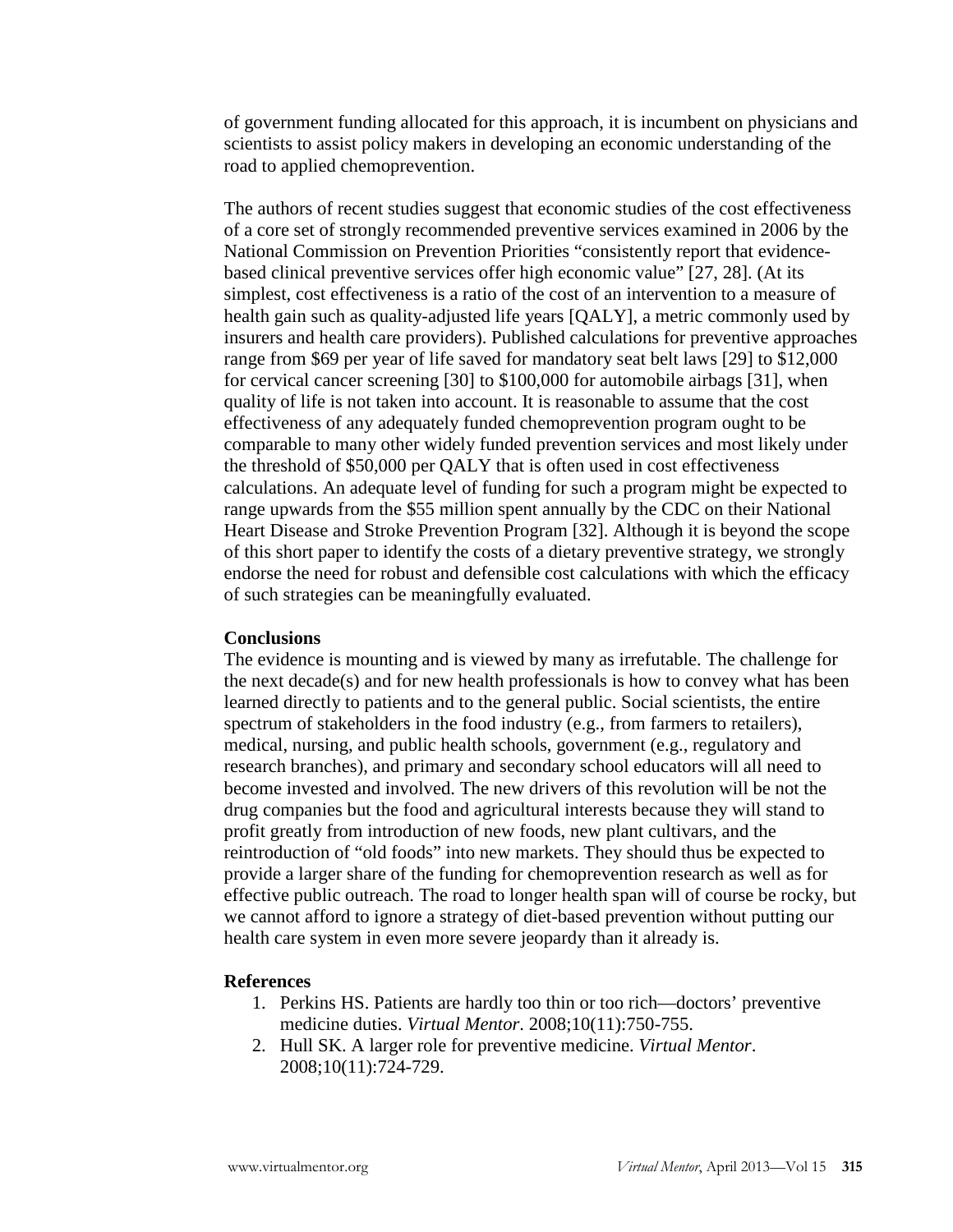- 3. National Cancer Institute. *2011 Fact Book*. http://obf.cancer.gov/financial/attachments/11Factbk.pdf. Accessed March 15, 2013.
- 4. Lavizzo-Mourey R. We must focus on preventing disease if we want our nation to thrive. *The Atlantic*. May 30, 2012. http://www.theatlantic.com/health/archive/2012/05/we-must-focus-onpreventing-disease-if-we-want-our-nation-to-thrive/257759/. Accessed March 15, 2013.
- 5. Gusmano MK. Power, politics, and health spending priorities. *Virtual Mentor*. 2012;14(11):885-889.
- 6. Mattke S, Klantzer LK, Mengistu T, Garnett J, Hu J, Wu H. Health and wellbeing in the home: a global analysis of needs, expectations, and priorities for home health care technology. Santa Monica, CA: RAND Corporation; 2010. http://www.rand.org/content/dam/rand/pubs/occasional\_papers/2010/RAND\_ OP323.pdf. Accessed March 15, 2013.
- 7. Agus DB. *The End of Illness*. New York: Free Press; 2012.
- 8. O'Callaghan T. Introduction: the prevention agenda. *Nature*. 2011;471(7339):S2-S4.
- 9. Bloom DE, Cafiero ET, Jane-Llopis E, et al. *The Global Economic Burden of Noncommunicable Diseases*. Geneva: World Economic Forum; 2011. http://www3.weforum.org/docs/WEF\_Harvard\_HE\_GlobalEconomicBurden NonCommunicableDiseases\_2011.pdf. Accessed March 15, 2013.
- 10. Smith R. Why a macroeconomic perspective is critical to the prevention of noncommunicable disease. *Science*. 2012;337(6101):1501-1503.
- 11. Lingwood RJ, Boyle P, Milburn A, et al. The challenge of cancer control in Africa. *Nature Rev Cancer*. 2008;8(5):398-403.
- 12. Dinkova-Kostova AT, Talalay P. Direct and indirect antioxidant properties of inducers of cytoprotective proteins. *Mol Nutr Food Res*. 2008;52 Suppl 1:S128-S138.
- 13. Kensler TW, Wakabayashi N. Nrf2: Friend or foe for chemoprevention? *Carcinogenesis*. 2010;31(1):90-99.
- 14. Lee KW, Bode AM, Dong Z. Molecular targets of phytochemicals for cancer prevention. *Nat Rev Cancer*. 2011;11(3):211-218.
- 15. Sporn MB. The big C—for chemoprevention. *Nature*. 2011;471(7339):s10 s11.
- 16. Hecht SS. Tackling the real issues. *Nature*. 2011;471(7339):S18.
- 17. Liu H, inkova-Kostova AT, Talalay P. Coordinate regulation of enzyme markers for inflammation and for protection against oxidants and electrophiles. *Proc Natl Acad Sci U S A*. 2008;105(41):15926-15931.
- 18. Talalay P, Dinkova-Kostova AT, Holtzclaw WD. Importance of phase 2 gene regulation in protection against electrophile and reactive oxygen toxicity and carcinogenesis. *Adv Enzyme Regul*. 2003;43:121-134.
- 19. Fahey JW, Talalay P, Kensler TW. Notes from the field: "green" chemoprevention as frugal medicine. *Cancer Prev Res (Phila)*. 2012;5(2):179-188.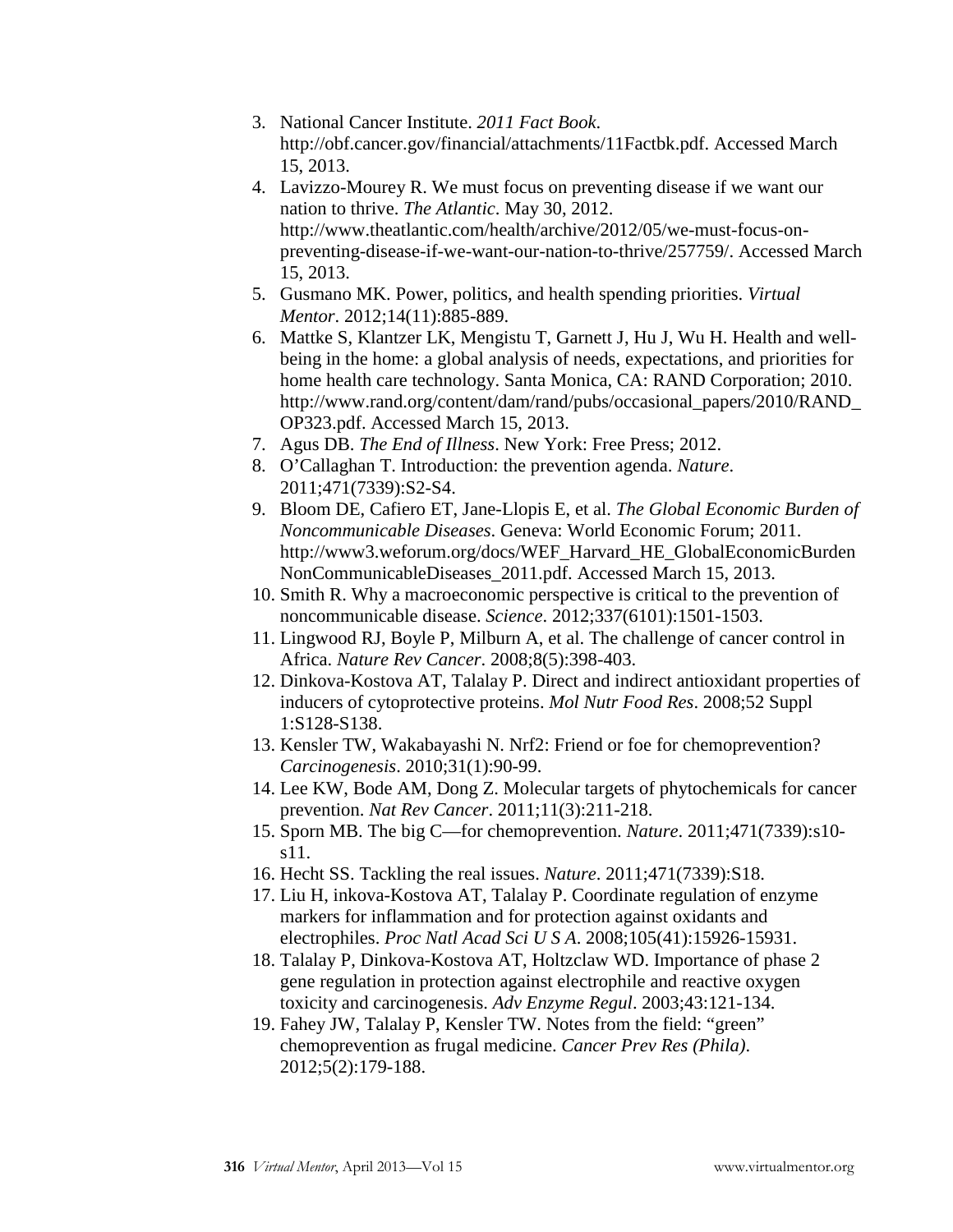- 20. Kensler TW, Roebuck BD, Wogan GN, Groopman JD. Aflatoxin: a 50-year odyssey of mechanistic and translational toxicology. *Toxicol Sci*. 2011;120 Suppl 1:S28-S48.
- 21. Fahey JW, Kensler TW. Role of dietary supplements/nutraceuticals in chemoprevention through induction of cytoprotective enzymes. *Chem Res Toxicol*. 2007;20(4):572-576.
- 22. Marteau TM, Hollands GJ, Fletcher PC. Changing human behavior to prevent disease: the importance of targeting automatic processes. *Science*. 2012;337(6101):1492-1495.
- 23. Ezzati M, Riboli E. Can noncommunicable diseases be prevented? Lessons from studies of populations and individuals. *Science*. 2012;337(6101):1482- 1487.
- 24. Couzin-Frankel J. Tackling America's eating habits, one store at a time. *Science*. 2012;337(6101):1473-1475.
- 25. Kensler TW, Ng D, Carmella SG, et al. Modulation of the metabolism of airborne pollutants by glucoraphanin-rich and sulforaphane-rich broccoli sprout beverages in Qidong, China. *Carcinogenesis*. 2012;33(1):101-107.
- 26. Boysen G, Kenney PMJ, Upadhyaya P, Wang M, Hecht SS. Effects of benzyl isothiocyanate and 2-phenethyl isothiocyanate on benzo[a]pyrene and 4- (methylnitrosamino)-1-(3-pyridyl)-1-butanone metabolism in F-344 rats. *Carcinogenesis*. 2003;24(3):517-525.
- 27. Woolf SH, Husten CG, Lewin LS, Marks JS, Fielding JE, Sanchez EJ. The economic argument for disease prevention: distinguishing between value and savings.

http://www.prevent.org/data/files/initiatives/economicargumentfordiseasepre vention.pdf. Partnership for Prevention; 2009. Accessed December 4, 2012.

- 28. Woolf SH. A closer look at the economic argument for disease prevention. *JAMA*. 2009;301(5):536-538.
- 29. Tengs TO, Adams ME, Pliskin JS, et al. Five-hundred life-saving interventions and their cost-effectiveness. *Risk Anal*. 1995;15(3):369-390.
- 30. Norum J. Prevention of colorectal cancer: a cost-effectiveness approach to a screening model employing sigmoidoscopy. *Ann Oncol*. 1998;9(6):617.
- 31. Lowenstein R. The quality cure? *New York Times Magazine.* March 13, 2005: 46-53. http://www.nytimes.com/2005/03/13/magazine/13HEALTH.html?\_r=0. Accessed March 15, 2013.
- 32. Centers for Disease Control, Division for Heart Disease & Stroke Prevention. About us. http://www.cdc.gov.dhdsp/about\_us.htm. Accessed Dec 4, 2012.

Jed W. Fahey, ScD, is a nutritional biochemist in whose laboratory plants and their phytochemicals are being developed as chemoprotective agents. He is on the faculty in the Department of Pharmacology and Molecular Sciences at the Johns Hopkins School of Medicine and the Department of International Health at the Johns Hopkins Bloomberg School of Public Health in Baltimore.